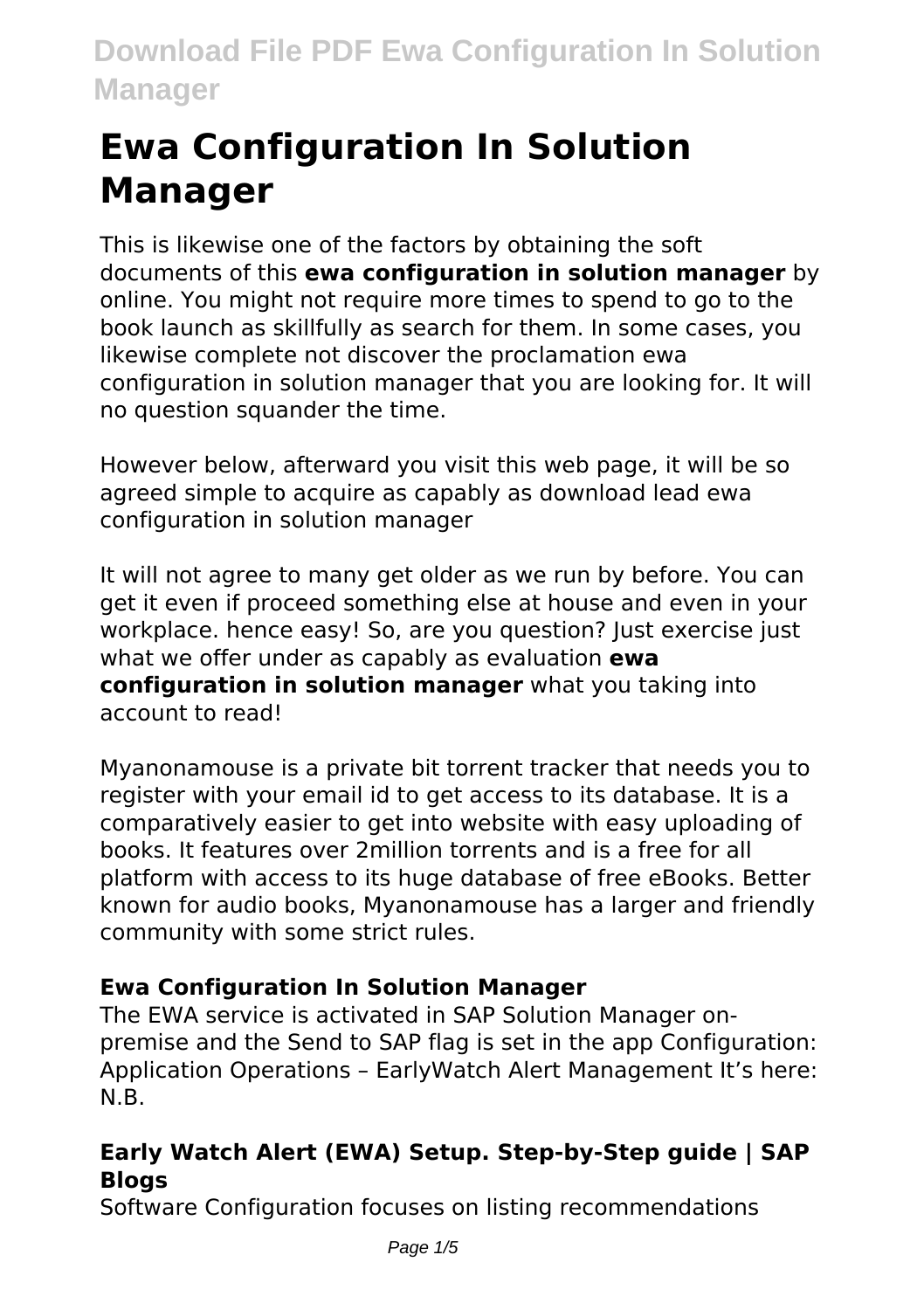concerning the current software configuration ... If the maintenance date is wrong on Solution Manager, ... Note 1603103 can be helpful as well. Additional information: 2506855 - EarlyWatch Alert (EWA) - Mainstream maintenance for your SAP product version has ended or will end soon ...

#### **EWA - Software Configuration - Solution Manager ...**

hi. you are not supposed to use anything manually in SM 7.1, All taken care by SOLMAN\_SETUP initial, basic and managed system configuration. if you finish managed system config, your sld automatically connected, logical components created, EWA configured, MOPZ also configured all your product version information corrected by landscape verification check,

#### **Step By Step Process to configure SLD, MOPZ & EWA in ...**

Would like to share my experience for EWA setup on the Solution Manager 7.2 system. I think it could be useful. Prerequisites: Run the RTCCTOOL report in both Solman and managed system; Install or update Service plug-ins in both the systems; Add the managed system to Solution Manager and perform the "minimal managed system" configuration; Steps

#### **SAP Early Watch Alert (EWA) setup in Solution Manager 7.2**

How to configure Early Watch Alert (EWA) report in solution manager. To configure EWA some specific settings to be done at managing system (Solution system) and satellite system or managed the system for which EWA report to be generated Following are the steps to configure EWA in a satellite system. Check whether latest versions of ST-A, ST-PI, ST-A/PI packages are installed in the Managed ...

#### **How to configure Early Watch Alert (EWA) in SAP Solution ...**

Hi Experts, We installed the Solution Manager 7.1 system , then we upgraded the system with the help of SUM tool up to sps08 , after doing all those things we started the configuration part we completed SYSTEM PREPARATION --> BASIC SYSTEM CONFIGURATION --> MANAGED SYSTEM CONFIGURATION, but we need to configure early watch alert in our system , but we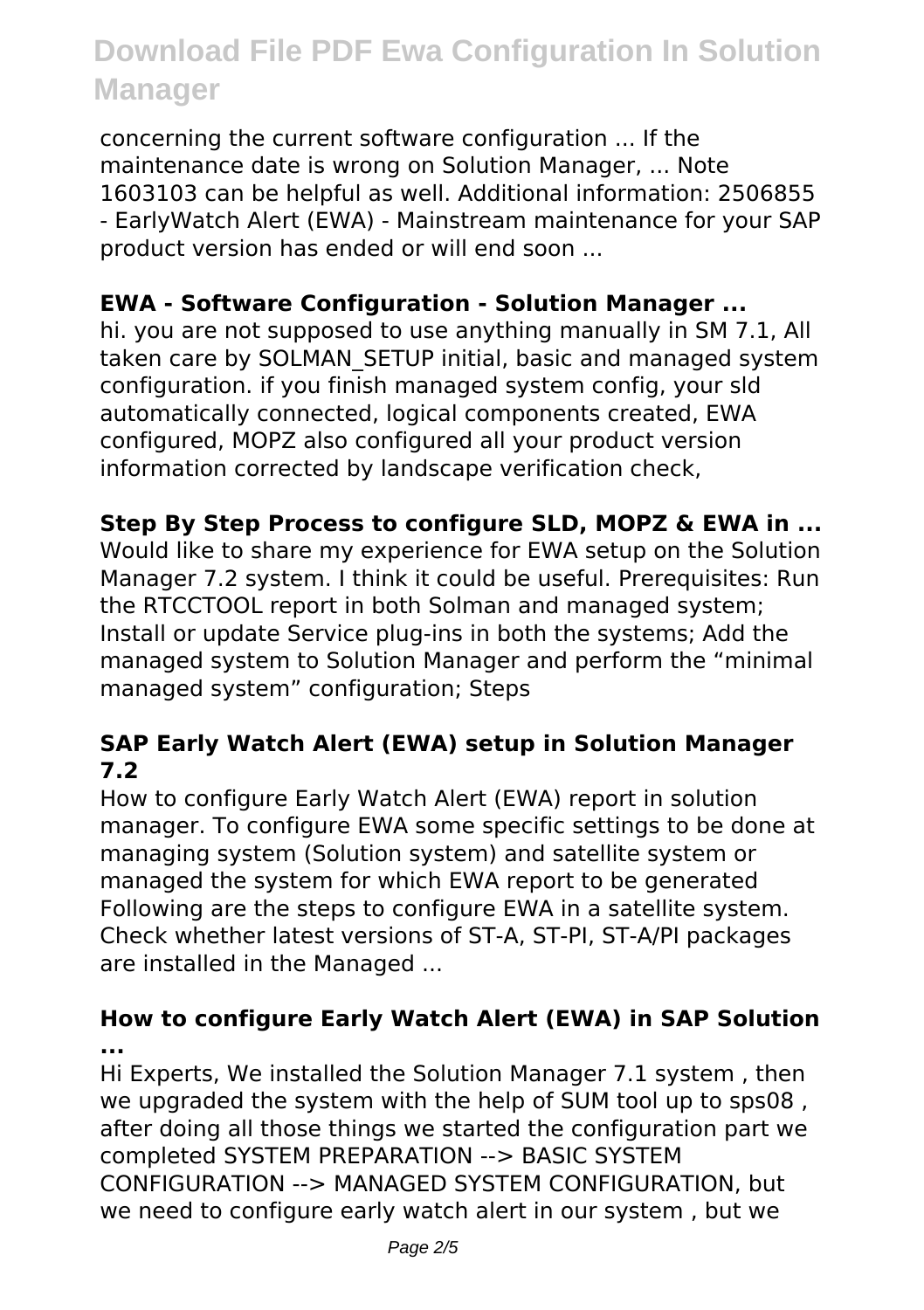can not able to find the way to scheduled ...

#### **How to configure EWA in Solution Manager 7.1 - SAP Q&A**

2035999 – FAQ: Automated DVM self-service documents / New DVM EWA chapter setup and creation. 2036442 – EarlyWatch Alert (EWA) – Data Volume Management (DVM) 2582367 – DVM Chapter in EWA is Missing Data. Step 17. Preparation in managed ABAP-system. Transaction – STC01 – Task manager for technical configuration

#### **Early Watch Alert (EWA) Setup. Step-by-Step guide**

Following things to be discussed Solution Manager Early Watch Alert (EWA) User asks to resend EWA Solution Manager – SAP Solution Manager System in general known as SOLMAN system is a central support system in a complex SAP landscape. Complex landscape means involving many systems development, quality, production and again of various business applications or…

#### **SOLMAN System and Early Watch Alert (EWA ...**

SAP Solution Manager 7.1 ; SAP Solution Manager 7.2 Keywords EWA, Early Watch Alert, EarlyWatch Alert, Solman , KBA , SV-SMG-SER-EWA , EarlyWatch Alert , Problem

#### **1907383 - How to Setup and Troubleshoot EarlyWatch Alert ...**

Solman 7.2, EWA, EWR, reports, notification, e-mail, mail , KBA , solution manager 7.2 , SV-SMG-SER-EWA , EarlyWatch Alert , How To About this page This is a preview of a SAP Knowledge Base Article.

#### **2282944 - EarlyWatch Alert: Solution Manager 7.2 how to ...**

Session creation. The session creation consists of scheduling the EWA report in the solution manager system. This can be done in transaction DSWP in Solution Manager 7.0 and 7.01 or in the work center "System Monitoring".For that, follow the steps below: Call transaction SOLMAN\_WORKCENTER and select the "System Monitoring" work center.; Click on "setup".

#### **The EWA workflow - a closer look - Solution Manager ...**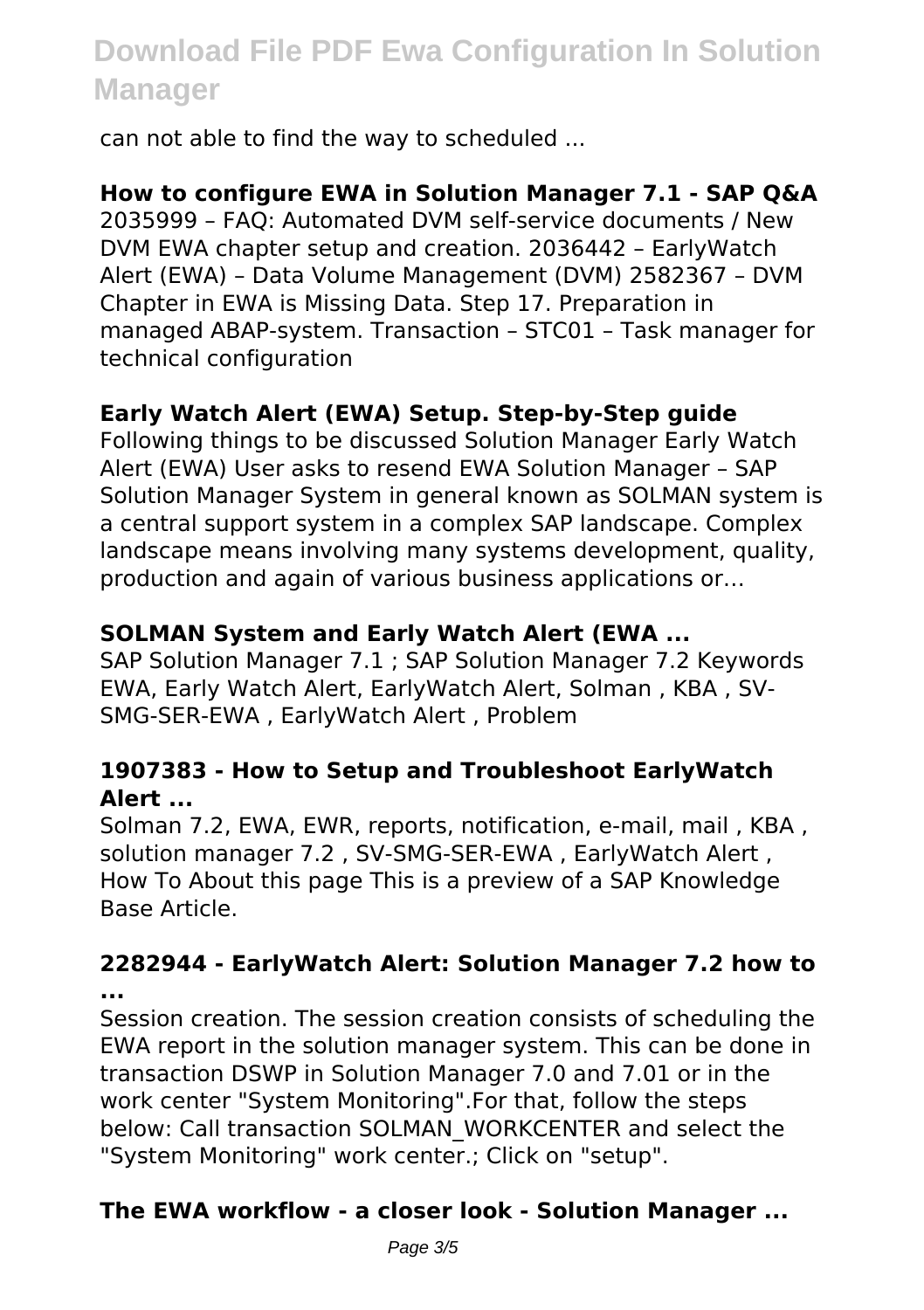Bing: Ewa Configuration In Solution Manager It is possible to generate an EWA report on a Solution Manager that is not connected via SAP Router to SAP. Perform all the necessary setup such as SOLMAN\_SETUP (Basic Configuration & System Preparation). Complete the Managed System

#### **Ewa Configuration In Solution Manager**

Assign solution monitoring roles to users 6. Recently upgraded solution manager version from SP8 to Sp12 and configure all the this which is ment More. I have configured EWA report and system monitoring and other configuration in Solution manager of various version. The EWA workflow – a closer loo.

#### **EWA CONFIGURATION IN SOLMAN 7.1 PDF**

SAP Transaction Code SOLMAN\_EWA\_ADMIN (EarlyWatch Alert Settings) - SAP TCodes ... SV-SMG (Solution Manager) 1326. Application Component. SV (Service) 1412. Software Component. ST (SAP Solution Manager Tool) ... Configuration of Data Sent to SAP: SV-SMG-OP : SV ...

#### **SAP Transaction Code SOLMAN\_EWA\_ADMIN (EarlyWatch Alert ...**

Enable quick alerts using CCMS and the SAP HostAgent in Solution Manager 7.01 or 7.1 - Duration: 8:35. NIMBL ... Solution Manager 7.1 CHARM Configuration Part 1 - Duration: 9:48. NIMBL ...

#### **Creating an Early Watch Alert on Solution Manager 7.1**

May you post Screenshots for EWA configuration. I cannot perform 11,12 and 13 steps because "solution\_manager" TCode is not running in my SAP Solution Manager 7.1 so may you post EWA configuratyion steps according to "SOLMAN\_WORKCENTER" in SAP Solution Manager 7.1. 4 May 2016 at 15:27

#### **SAP Basis & ITIL Tutorials: How to configure Early Watch ...**

In the configuration, you can activate the EWA, configure optional EWA content, and configure e-mail recipients for reports. To work with the EWA, either use the reports (documents in Word, PDF, or HTML formats), or use an SAP Fiori